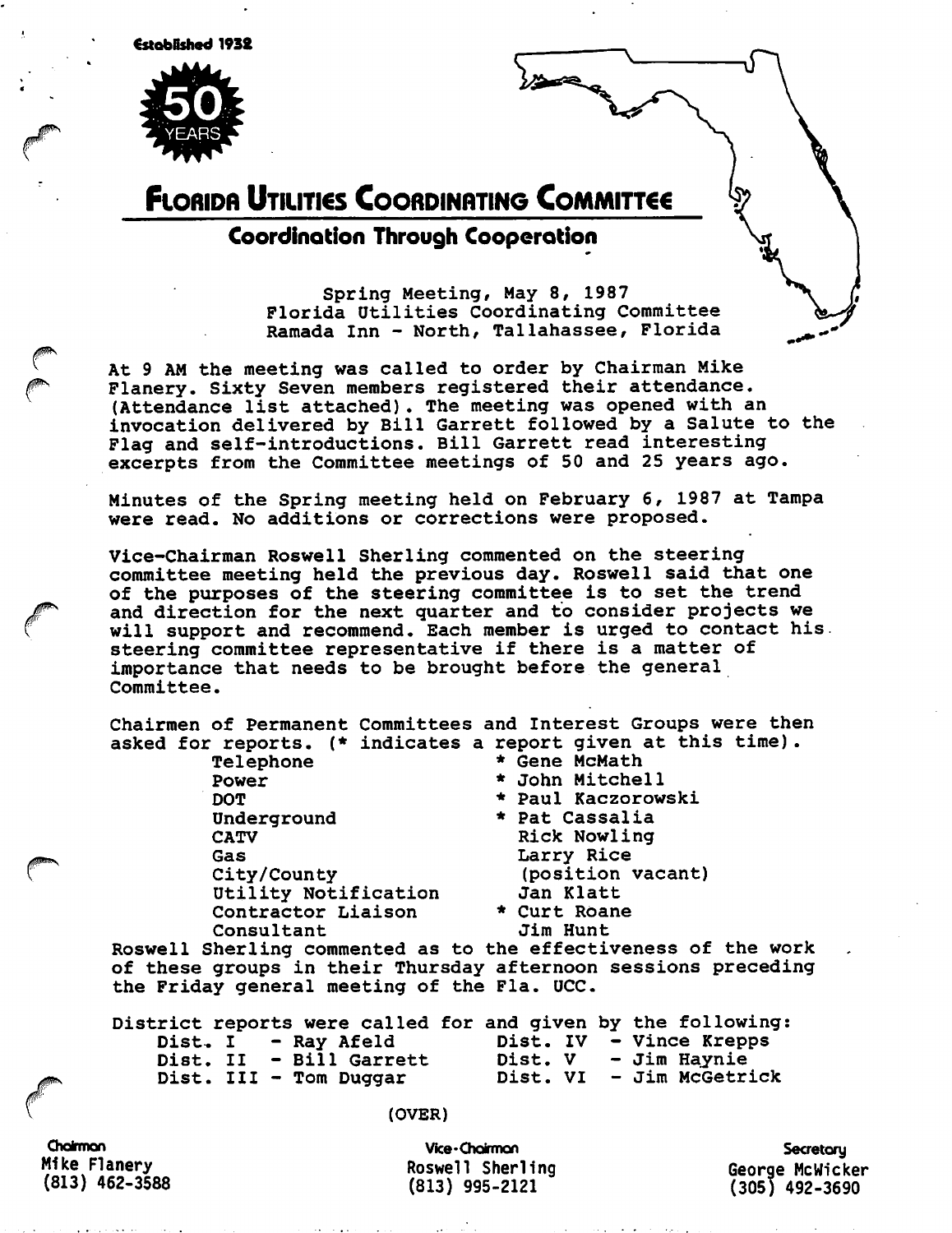Sub Committee Reports:

Awards: Mike Flanery read a letter he had received from Jim Dunning, Chairman of the Awards Committee, advising that due to a new work assignment as Purchasing and Contract Administration Manager for Gulf Power Corporation he would no longer be participating in the Fla. OCC. Mike Flanery asked Bill Garrett to assume chairmanship of this committee and Jim McGetrick was asked to fill the vacancy on the committee - both accepted.

3rd Party Attachments to Poles: Ed Garcia, Chairman, reported that the committee has explored this subject and recommends concentration on one issue, that being the establishment of a means of identifying the owners of pole attachments  $-$  especially required in cases of emergency or when pole relocation is needed.

Fiber Optics: Jim Bates reported that there has been no activity since the last meeting. Because of his other commitments, Jim recommended that Bob Durham be appointed chairman of this committee. Bob accepted the appointment.

Dtility Accommodation Guide: Dennis LaBelle said that there have been three meetings since February. The Committee feels that the Guide is now in pretty good shape with just some minor additional adjustments needed, including clarifying the intent of the Guide. The committee feels that the Guide needs a statement to the effect that it is meant to establish standards for new installations and is not intended to be made retroactive to every existing installation placed under previous permitting criteria or those existing utility installations which may not fully meet standards of the current guide because of previous or proposed changes to the roadway.

Green Book: Dennis LaBelle reported that the Committee met earlier this month. Dave Builard, Florida DOT, is to form a subcommittee to work on various items including a uniform setback criteria.

Jacking and Boring: Pat Cassalia reported that Arthur Dillard has resigned from his post with the City of Tampa to enter private business. Also, Pat Egan of Southern Bell will work closely with the Utility Accommodation Guide subcommittee to coordinate recommendations for changes.

New Business: Chairman Mike Flanery said that he would like to form a committee to study recommendations of the now dissolved 3rd Party Attachment Committee with the purpose of developing a system for identifying the ownership of attachments to poles. Ed Garcia recommended that Chris Bell be asked to head the committee. Chris was not present so Mike deferred the appointment until the next meeting.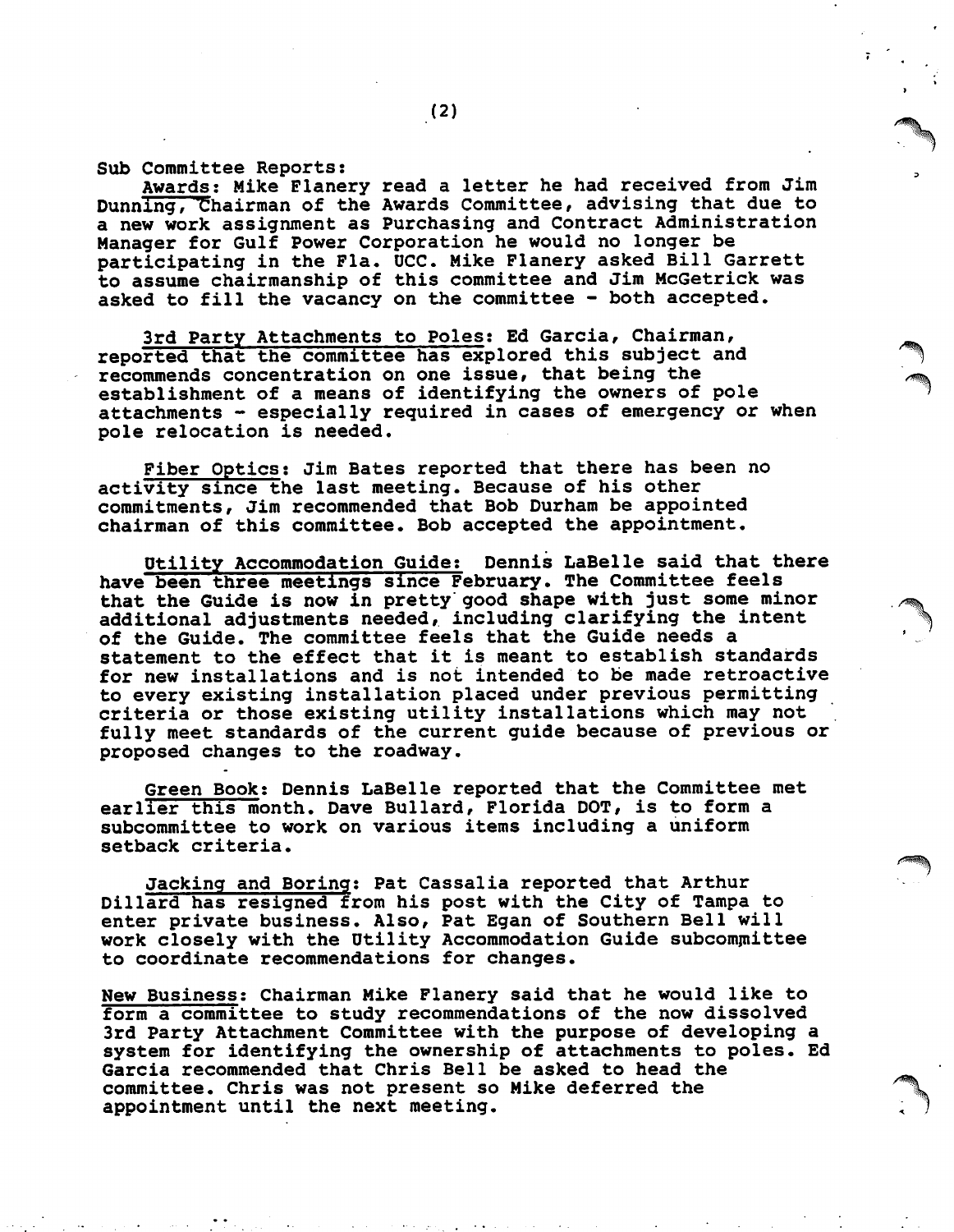Chairman Flanery suggested that a fact-finding group be formed to explore the pros and cons of the following question; Would the Florida UCC support legislation making it mandatory tor anyone planning to excavate to notify owners of sub surface installations in the area prior to digging. Pat Cassalia agreed that this would be a function of her Underground Committee. Rick Nowling, Larry Claxton, John Farkas and Dave Hall will work with Pat on this.

Clyde Simpson introduced the first speaker, Charles (Skip) Cook, President of the Florida Engineering Society. Mr. Cook spoke about the "CCNA", the Consulting and Competitive Negotiation Act, Florida Statute 287.055.

Paul Kaczorowski introduced the second speaker, Kaye Henderson, Secretary of the Florida Department of Transportation. Mr. Henderson spoke about the goals of the DOT under the new administration and placed major emphasis on his commitment to reduce by one-half the time required to go from 'concept to concrete" in the State's road program. He said that the DOT will be doubling its production capacity within about a year, and all operators of utility lines must adjust their work schedules accordingly so that the DOT goals can be accomplished. Mr. Henderson said that he would help get the word out by meeting with key business executives from around the State.

Following Mr. Henderson's presentation, Paul Kaczorowski discussed the need to also get the word out to numerous smaller municipalities. He asked for suggestions as to how this message could most effectively be disseminated.

Mike Flanery discussed his concerns about proposed surcharges for the DOT'S administrative overhead costs. (8% is being considered) This is being proposed by the DOT in lieu of tracking and billing actual overhead expenses on a job-by job basis, a process which is creating excessive paper work. The DOT proposes to periodically review the process and validate the standard overhead percentage used.

Roswell Sherling gave a Treasurers report. A balance of \$435.1? was on hand prior to this meeting. Today's anticipated receipts and expenditures should approximately balance.

Dick McConville announced discussed arrangements for the Summer meeting to be held jointly with the IRWA on August 6 and 7 at the Sheraton Harbor Place, Ft. Myers.

Chairman Flanery thanked Tom Duggar for making the excellent arrangements here in Tallahassee for today's meeting. The meeting was adjourned at noon.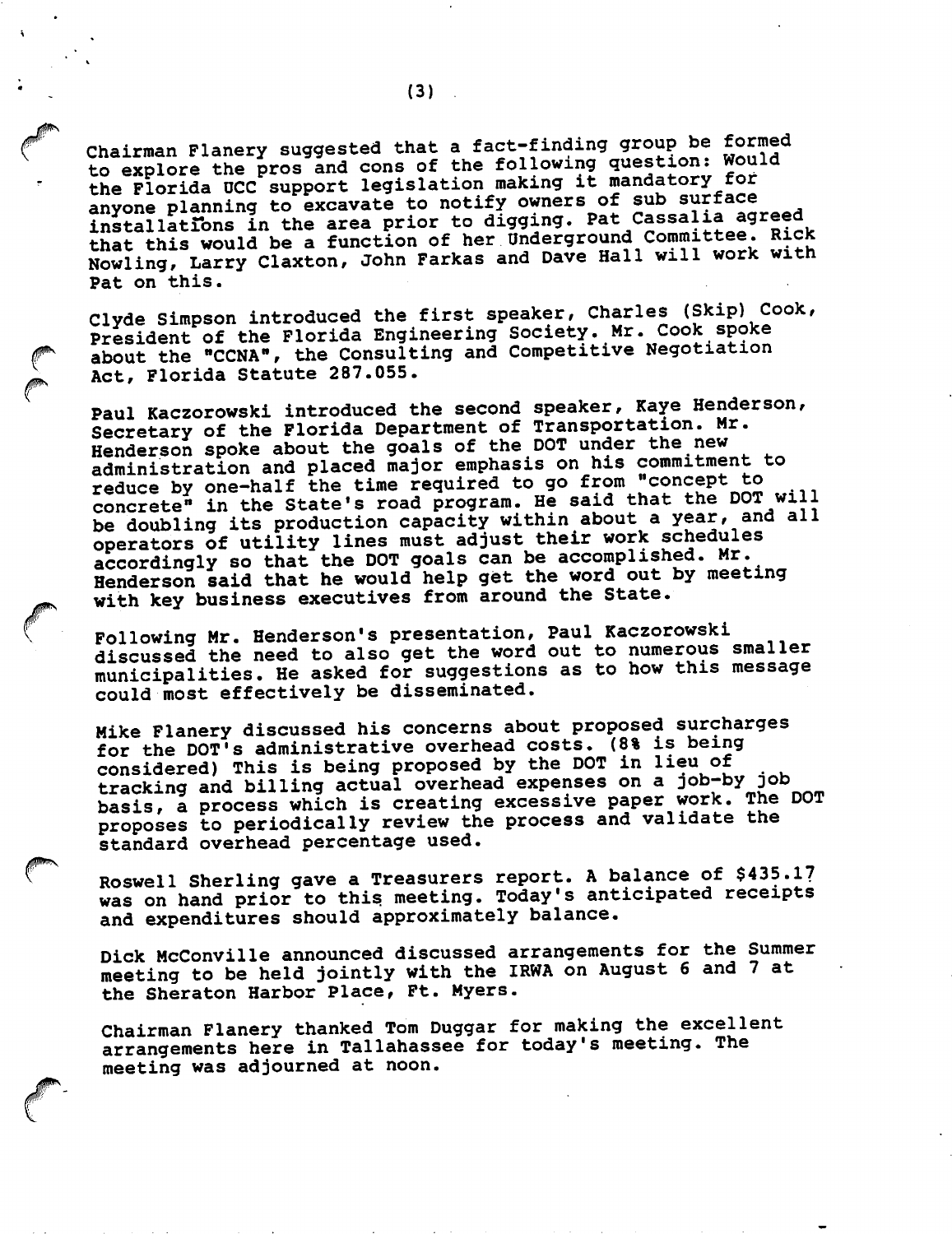|     | FLORIDA<br>UTILITIES COORDINATING<br><b>COMMITEE</b> |                                                     |                                   |                                                                                                                                                          |  |
|-----|------------------------------------------------------|-----------------------------------------------------|-----------------------------------|----------------------------------------------------------------------------------------------------------------------------------------------------------|--|
|     | <b>COORDINATION THROUGH COOPERATION</b>              |                                                     |                                   |                                                                                                                                                          |  |
|     |                                                      | ATTENDANCE LIST FOR QUARTERLY MEETING -             | DATE:<br><b>LOCATION:</b>         | MAY 8, 1987<br>TALLAHASSEE                                                                                                                               |  |
|     |                                                      |                                                     |                                   |                                                                                                                                                          |  |
|     | <b>NAME</b>                                          | <b>ORGANIZATION</b><br><b>REPRESENTED</b>           | <b>BUSINESS</b><br><b>PHONE</b>   | <b>BUSINESS</b><br><b>ADDRESS</b>                                                                                                                        |  |
|     | GEBREE M-WICKER SOUTHERN BELL                        |                                                     | 305)<br>492-3690                  | ROOM 1007<br>G951 N. FOGRAC HUY, FT.LOU                                                                                                                  |  |
|     | Tche T Facker                                        | Scathery Bell                                       | 305<br><u> 261 - 386 E</u>        | $\overline{Am}$ $3\omega$<br>$3$ s 1 12<br>$F_{\ell}$ $f_{\ell}$ $f_{\ell}$ $f_{\ell}$ $f_{\ell}$ $f_{\ell}$ $f_{\ell}$ $f_{\ell}$ $f_{\ell}$ $f_{\ell}$ |  |
|     | <u>J.M. HAYNIE</u>                                   | FDUT DELAND                                         | 90U<br>734->171                   | RO Bay 47<br>$D$ ELAND, FL. 32721-0047                                                                                                                   |  |
|     | Patrick<br>$Ca_{cm}$                                 | <u>Southern</u> Bell                                | 305<br>883-0797                   | $8/01$ NW 90 57<br>$Minm: F/A = 3.3.3 \times S$                                                                                                          |  |
|     | DON KUSSELL                                          | 20T                                                 | 904<br>638-02501                  | $H$ rvy GCE<br>$FL = 3242$ (m)<br>CHIPLEY                                                                                                                |  |
|     | W.R. (BOB) DURHAM                                    | <u>SOLTHERN LOELL</u>                               | $\overline{2}$ or<br>42-2293      | ROOM 1007 6451 N. FEBERAL<br>HWY, FT. LAUDGROALE, 3330B                                                                                                  |  |
|     | CLAUDE PADGETT                                       | GTLC                                                | H3.<br>6876131                    | $19.0.60x$ 328 (MC 8014)<br>LAKECAND, EL 33802                                                                                                           |  |
|     | $w$ <sup>2</sup> $t$ <i>Ebling</i>                   | Utility Service Inc.                                | 904<br>377-151                    | $1360$ NW $53$ Are<br>Gaineruille FL. 32606                                                                                                              |  |
|     | P.C. BOWYER                                          | FLA, PWN. CONP.                                     | (313)<br>866-421 A                | $3201 - 347 + 57$ , SC.<br>$ST$ $PETE$ , $FV4$ , $33711$                                                                                                 |  |
|     | RAY AFELD                                            | <b>GTE</b>                                          | 813<br>898-4591                   | PO BEX 11328 MC 2008<br><u>ST PETE FL 83716</u>                                                                                                          |  |
|     |                                                      | <u>Leonard CARITOR Manatec County Roblie Worlds</u> | 513<br>$794 - 1939$               | Caller Service 25010<br>Bradenton Fla. 3350A                                                                                                             |  |
|     |                                                      | KicHARD JMCGNAP UNIFO Letey hould                   | 813<br>3358402                    | $B8X370$ 15204005 $\overline{r}$<br>FORTMYEYS FLA 33902                                                                                                  |  |
|     | WINCE KREPPS                                         | <i>FPL</i>                                          | (3os)<br>684-7162                 | P.O. DRAWER 'D"<br><u> W. PALM BEACH, F., 33402</u>                                                                                                      |  |
|     | John Mitchell                                        | <u>Guer Power Ca</u>                                | (304)<br><u>444 - 6350  </u>      | $Po \cdot Go \times 1157$<br>PensacoLA, FL 32520                                                                                                         |  |
|     | Don Schofield                                        | GULF Power Co.                                      | (904)<br>444-6555                 | $20.80 \times 1/51$<br><u> Fensacula, El 32520</u>                                                                                                       |  |
|     | GENE MCMATH                                          | UNITED TEL OF FLA                                   | 201<br>8996779                    | PO BOY 5600<br>ALTAMONTE SPRINGS FL.                                                                                                                     |  |
|     | CludeE-Simpson                                       | itrof TAVALASKE, UUD                                | 1904                              | 30 <i>0 S. Adens</i><br>549-8540 TALUMANE, PL. 32501                                                                                                     |  |
|     | KEN BROWN                                            | TAMPA ELECTRIC CO                                   | 6/3                               | P.O. Box 111<br>TAMA FLA 33601                                                                                                                           |  |
|     | <u>Eduarda Garcia</u>                                | Fla. Power ELight C.                                | $\frac{2284905}{305}$<br>694-4760 | P.O. BOX 14000<br>JUNO BEACH FL 33408                                                                                                                    |  |
|     |                                                      | BUDOY/JOLSHUUSER ICITY OF TALLA-DPW                 | 539-8197                          | City Wru<br>CTBLL BULA SSENC                                                                                                                             |  |
|     | KEN<br>GILBERT                                       | FFL                                                 | (සං5)<br>765-32761                | $F$ Bx $B.242$<br>33310<br><u>FORT UNDRRIVAR.FL.</u>                                                                                                     |  |
|     | <u>ES (Buddy) DEES</u>                               | F. DOT.                                             | ዎሪ ዎ                              | 20 BUR 1089<br>$25232001$ Cake C, to<br>3205K                                                                                                            |  |
|     | Wire $\subset$<br><u>JOYNER</u>                      | $D_1$ $D_2$ $T_1$                                   |                                   | 752-330 LAKE Lity                                                                                                                                        |  |
|     | JOHN MITCHELL                                        | ST. PETENS BLRG<br>CUBLIC UTIL                      |                                   | 893-7261 K55 320 AUC NO. 33713                                                                                                                           |  |
|     | HARCH (<br>ASSAUA                                    | TAMPA WATER                                         | 83-223-8674                       | City Hall Plate le                                                                                                                                       |  |
|     | DAVIO W. HALL                                        | UNITED TELE. OF FLA.                                |                                   | 3a5-889-6813    P.I.Box 5000 , A Lt. 5fbs. , Fl. 32715                                                                                                   |  |
|     | Klaugh<br>Dume                                       | Uniled Pd of FC                                     | $305 - 689$                       | Po.hox 5000<br>ALIMAL SA FC 32216-                                                                                                                       |  |
| 27. |                                                      |                                                     |                                   | 5coo                                                                                                                                                     |  |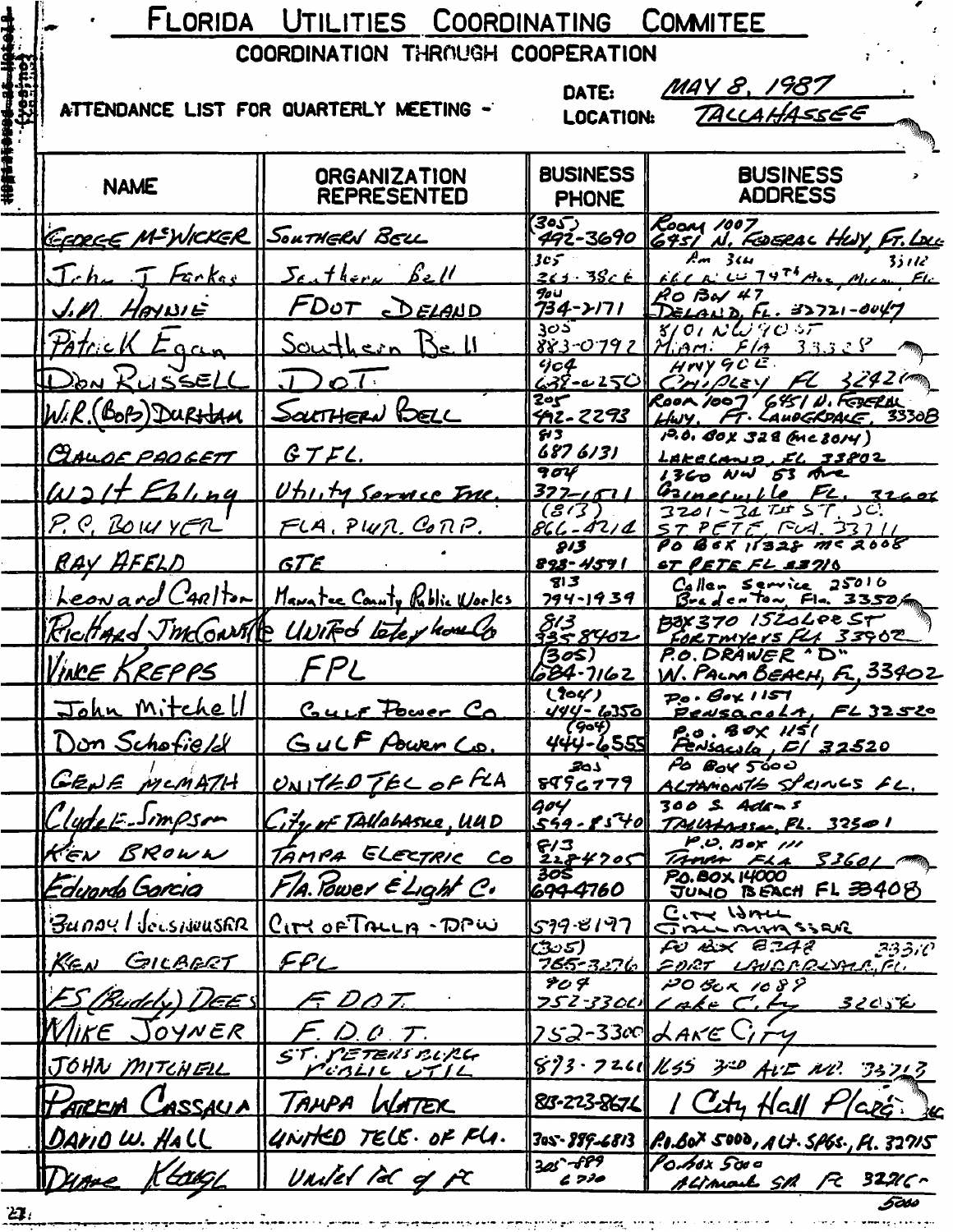|       |                            | FLORIDA UTILITIES COORDINATING COMMITEE   |                                                                                     | Z                                                                      |
|-------|----------------------------|-------------------------------------------|-------------------------------------------------------------------------------------|------------------------------------------------------------------------|
|       |                            | COORDINATION THROUGH COOPERATION          |                                                                                     |                                                                        |
|       |                            | ATTENDANCE LIST FOR QUARTERLY MEETING -   | DATE:<br><b>LOCATION:</b>                                                           | May 8, 1987<br>TALLAHASSEE                                             |
| Hagat | <b>NAME</b>                | <b>ORGANIZATION</b><br><b>REPRESENTED</b> | <b>BUSINESS</b><br><b>PHONE</b>                                                     | <b>BUSINESS</b><br><b>ADDRESS</b>                                      |
|       | Charles Andrews FDOT       |                                           | 40 F<br>638-0250                                                                    | $30x$ $307$<br>$\boldsymbol{\varphi}$ o<br>Chipley Fla. 32428          |
|       | <u>D.F. MERLELL</u>        | SOUTHERN BELL                             | 904<br>356-2285                                                                     | ASJJI SOUTHERN BERRIOW<br>301 W BAV ST. JA                             |
|       | J.E. KATES                 | GT F L                                    | $\overline{\mathcal{S}'3}$<br>Z2ł/60 <sup>(1</sup>                                  | (oi C)<br>MORGAN ST. TAMPA.                                            |
|       | <u>Tom Dullar</u>          | CENTEL                                    | 964<br><del>599 1808</del>                                                          | $2.0$ But $2214$<br>TALA, 7LA 3L3L                                     |
|       | Charlie Newton             | FD 0T                                     | 305<br>377-5367                                                                     | $401$ N.W. 2nd Ave - 510<br>$M$ iami, Fla, 3312                        |
|       | John L. Shelton            | $ UNCLE$ FLA. ONE FALL 305 7396700        |                                                                                     | 4410 $N.3$ late Rd $7 - 50$ , to 121<br><u>FF LUVIERDOLE FLA. 335K</u> |
|       | ROM WORLEY                 | <u>IFLA. PWR. GRZ</u>                     | (313)<br>866-5342                                                                   | $3201 - 347557, 50$<br>$ST$ $PETE$ , $F1$ $T37$                        |
|       |                            | <u> Tom Sanders Virlando Utilitic</u>     | $G\circ\overline{S}$<br>423-9119                                                    | <u>P.O. Box 3193 2: 232802</u>                                         |
|       | <u>Terry loge</u>          | FPL                                       | (413)<br>953-723 I                                                                  | $P_{0.6}$ $B_{0}$ x $/119$ Saeaso $14$ 32578                           |
|       | ED TRUJILLO                | FPL                                       | <u>µ[</u> 305)<br>472-5552                                                          | 4200 W.FLACLUR                                                         |
|       | CARLOS LLORET              | FPL                                       | (30S)<br>$552 - 4289$                                                               | $R$ o. Box 029, $\Omega$<br>MIAMI FL.                                  |
|       | CAROL CALABRESE            | FPL                                       | 305)<br>552-4379                                                                    | $Pc$ . Box $d29100$<br>$H_1$ and $r$ , $r$ c.                          |
|       | <u>4ce.8</u> )<br>KlSZLeel | TILITY CONSULTANT                         | $\boldsymbol{\mathscr{B}}^{\overline{\boldsymbol{\mathscr{L}}}}$<br><u>257-1767</u> | 32040<br>P. O. Boy SZS Gled ST MANY FL                                 |
|       | Wayne                      | Manatee Co. Public Works                  | $792 - 737$<br><u>   613 - 996</u>                                                  | 315 75 St. W. Bradewardt                                               |
|       | WRIGHT                     | <u>FLA. D.O.T.</u>                        | 305<br><u> 524-8621</u>                                                             | 33501<br>780 SW. 24 67.<br>FT. LAUDERDALE 3335-2696                    |
|       | Robert Dicer               | Southland Tele, Co                        | DO ST<br>368-2111                                                                   | 201 S. PENSACOLA AVE.<br>ATMORE, ALA. 36504                            |
|       | 부터                         |                                           | 305<br><b>552 CL38</b>                                                              | Dio Bax Asiloo<br>Kigmi <b>I</b><br>331 <u>02</u>                      |
|       | <u>U.L. Hn</u> derson      | F.D.OT.                                   | 813<br>533-8/6/                                                                     | $P G G$ $B$ od $1249$<br>Bartow, Fl. 33830                             |
|       | Mike Flamery               | <u>Pipellas Co Water</u>                  | كمنكف                                                                               | $310$ Court ST<br>462-3588 Clearwater, Fla 33516                       |
|       | <u>lamer</u> N. Girls      | FPL                                       | 30ら<br>694-4722                                                                     | P.a. Box 14008<br>Juns, Beach Fla. 33408                               |
|       | - Spreka                   | FDOT                                      | 305<br>377.5515                                                                     | 401 NW & AVE Rom 230<br>MIAMI FC 33128                                 |
|       | Kud                        | FA                                        | 305<br>694-4713                                                                     | $\rho$ o. boy 14000<br>JUNO BEACH FL 33408                             |
|       | H. <u>T. Greene</u>        | Z.0.07                                    | 904<br>695.4035                                                                     | 7322 Northundy Bluel.<br>To LEsonyille Fle. 32205                      |
|       | DALLAS E. PRYOR            | CHY OF TAMPA                              | 813<br>223 8937                                                                     | 306 E Jackson St GHIL N.<br>Tanja 8a 33602                             |
|       | Bill FORSES                | ENTEAL LOCATING Sue                       | 305<br>332-9009                                                                     | 103 N.E. 16 CF<br>$0.74447$ $6.35444$                                  |
|       | Ernest<br>l le c           | EDOT - Rail                               | $90 -$<br><u>488</u> 5704                                                           | GOS SULVAMENST.<br>Talkhossen 32301                                    |
|       |                            |                                           | 3c5<br>$442 - 5557$                                                                 | $P_{c}$ $\beta_{c}$ $\sim$ 029311<br>$m$ iani, $Fla$ 33107             |

 $\tilde{\P}(\tilde{\mathcal{A}}) = \tilde{\mathcal{A}}(\tilde{\mathcal{A}}) = \tilde{\mathcal{A}}(\tilde{\mathcal{A}}) = \tilde{\mathcal{A}}(\tilde{\mathcal{A}}) = \tilde{\mathcal{A}}(\tilde{\mathcal{A}}) = \tilde{\mathcal{A}}(\tilde{\mathcal{A}}) = \tilde{\mathcal{A}}(\tilde{\mathcal{A}}) = \tilde{\mathcal{A}}(\tilde{\mathcal{A}}) = \tilde{\mathcal{A}}(\tilde{\mathcal{A}})$ 

 $.27$